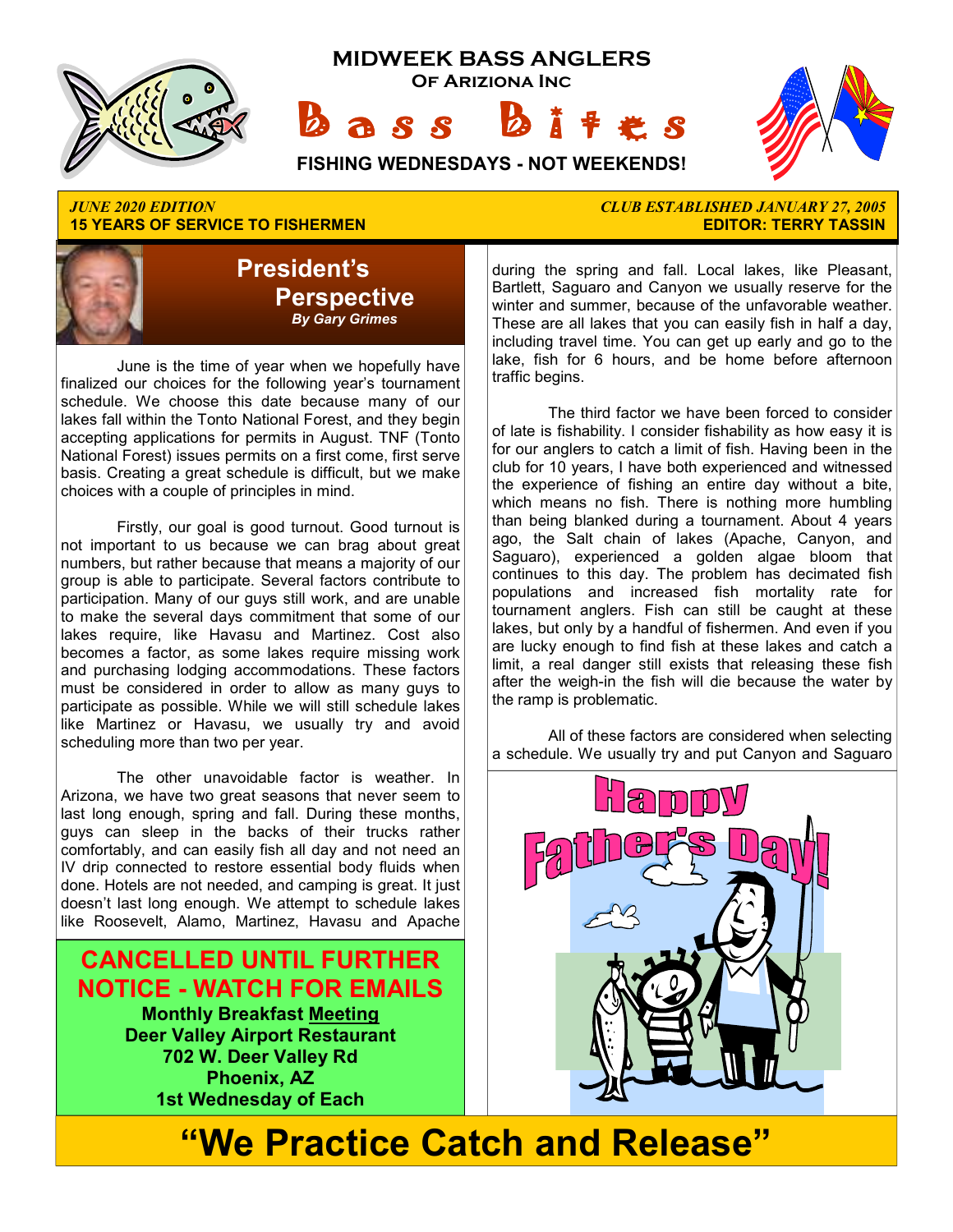on the schedule in spite of the problems, because we have to schedule so far in advance, hoping conditions will improve. When we determine that the fishability is still poor, we change lakes. That is what we did last year, and what we did this year. Unfortunately, this limits our choices of local lakes to two; Pleasant and Bartlett. Consequently, this summer we fished Bartlett back to back, and will fish Pleasant back to back in July and August. Not ideal, but our choices are rather limited. I guess we should be thankful that we even have options like this available living in the middle of a desert. Hope to see you all next month at Lake Pleasant. Reminder, we will be launching from the east side of the lake, at



### **Tournament Report Lake Bartlett June 17, 2020**

Pleasant Harbor. They offer discounts to anyone who has served in the military, making the cost \$2 a vehicle.

 Let's hear from our winners on how they caught their fish at Bartlett Lake this month. In case you are wondering why all the teams only weighed three bass the answer is during the hot summer months we go to a three fish limit to make it easier on the fish while in the livewell.

### **Team Jeff Mabry & Mark Durben Catch 4.45 lber Win 1st Place Team & 1st Place Big Fish**

Taking home **1st Place,** Team **Jeff Mabry & Mark Durben** brought to the scales the winning creel of three bass weighing 9.39 lbs. Thanks to Jeff's 4.45 lb bass the team also won **1st Place Big Fish** honors.

*Jeff Mabry:* This tournament is a pretty easy one to talk about. I started the morning throwing topwater

### **Next Meeting - Next Tournament**

Our next club meeting for 2020 scheduled for **Wednesday, 1 July** starting at 8:00 AM, at **Deer Valley Airport Restaurant** (just one mile north of I-101 at the intersection of 7th Ave & Deer Valley Road) **has been cancelled** due to the Corona Virus situation. Pairings will be announced by email when completed.

The next club points tournament is scheduled for **Lake Pleasant** on **15 July 2020.** Club launch headquarters and weigh-in location will be announced. Tournament hours are **Safe Light to 11 AM.** 



*1st Place Mark Durben & Jeff Mabry* 

(super spook junior) and caught the big fish in the first 5- 10 minutes. I never caught another fish on the top. The next two fish we put in the boat were both caught by Mark Durben throwing a Texas rigged brush hog. The first three fish we caught were the three we weighed in for the tournament and they were all caught in the first 45-60 minutes of the tournament. We caught a few more fish the rest of the day, but could never make an upgrade and probably went the last two or more hours without a fish.

 Its always fun fishing with Mark. It's nice when your co-angler puts the fish in the boat to win the tournament. My thanks go to the weigh crew for a fast weigh in, nice seeing it go by so quickly and no lines.

 I know I sound like a broken record, but I still see people releasing fish from the ramp and not the dock. It is summer and fish need to get back down deep after they are released. I found three floaters when I released my fish after the tournament. I swam two of them down 10 feet or so and they took off perfectly. The third fish did not survive. If fish are lying on their side in your live well they are not okay. Just put weights on their bottom fins to keep them upright and release them over deeper water. They should have the energy to get deep enough to regulate themselves. Nobody should leave their fish floating in the water. I fish most of the club tournaments and will always help if you have a problem fish.

*Mark Durben:* This is the second time Jeff and I have fished together and I am always impressed by his knowledge of the lakes, and his ability to put us on fish.

 Our 3 keepers were all caught in the first hour and in the same general area. We doubled back after going past the start boat to the left of the ramp a few hundred yards or so. Jeff caught the first and biggest fish on a topwater lure on one of his first few casts, just slightly off shore. We fished that area for about 10-15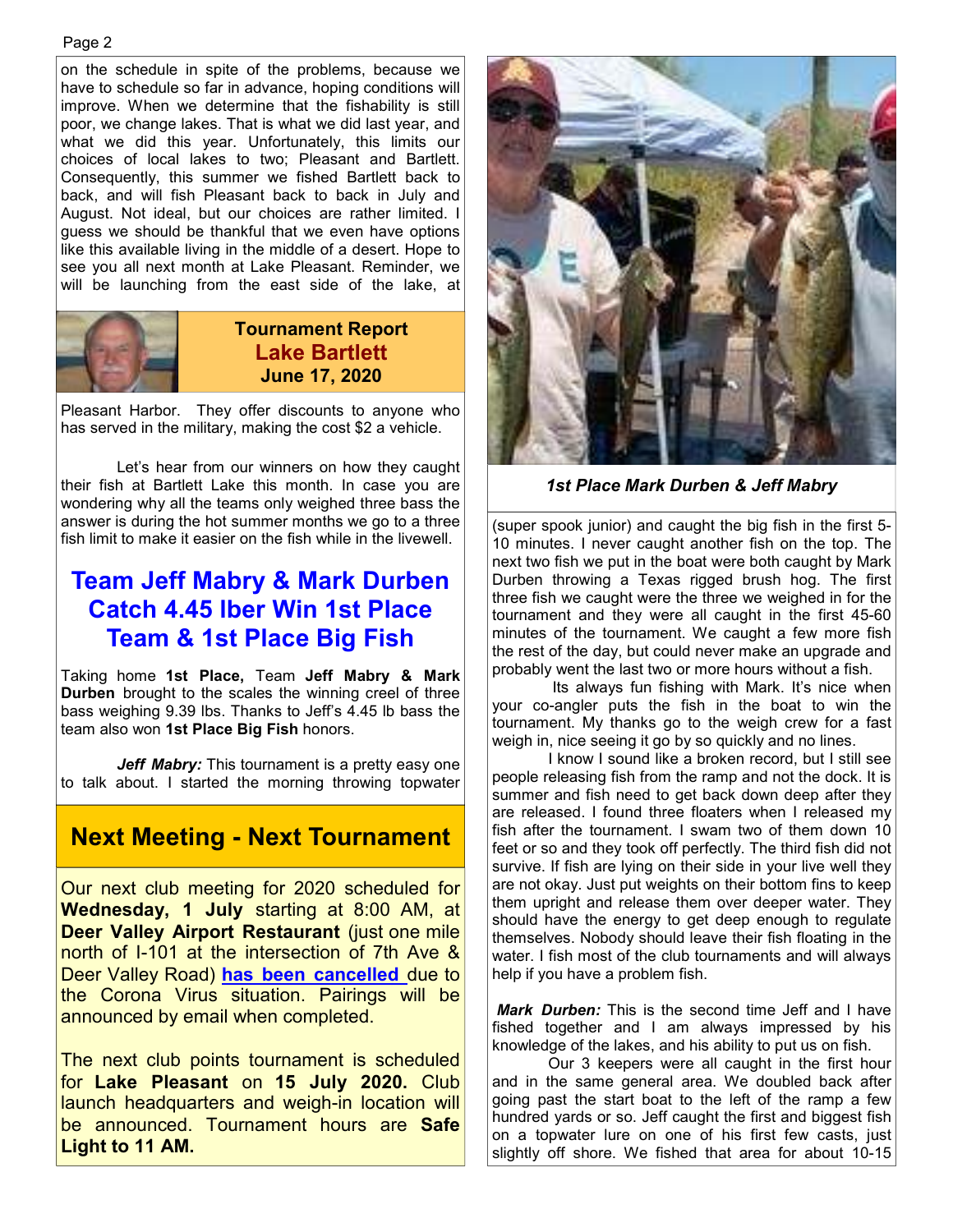minutes and then moved outside of a point where I caught the next 2 keepers on a Texas rig watermelon green baby brush hog. We caught a few other fish throughout the morning but those first 3 were the three we weighed in. Jeff is a great guy to fish with, and he always made sure I had water to fish. I appreciate fishing as a co-angler with him.

### **Gary Martlage & Tom Atherton Fish Humps And Rock Piles For 2nd Overall**

In **2nd Place** Team **Gary Martlage & Tom Atherton**  weighed three bass for a total weight of 8.54 lbs. They also took 2nd Place Big Fish honors with a 3.64 lb bass.

*Gary Martlage:* I haven't had the opportunity to fish with Tom Atherton since 2 years ago at Apache, so I was looking forward to it at this tournament. Tom is a great person, and fisherman. We had a fun day on Bartlett, catching a lot of fish, and enjoying the great weather. I told Tom I would have 2 poles on the front of the boat, both loaded with jigs. I am a firm believer that to stay away from the smaller bass, larger baits are required. We fished main lake underwater humps and rock piles to catch our fish. I enjoyed the day until my partner started complaining about "dogs burning their feet



*2nd Place Tom Atherton & Gary Martlage*

#### **Membership**

As of June 19, 2020 the Midweek Bass Anglers of Arizona consists of **120** dues paid active members.



*3rd Place Tom Savage & Lester Rapp*

on the hot asphalt" (private joke), and I knew it was time for the weigh-in. Thanks Tom for a fun day.

### **Team Rapp & Savage Fish Rock Structure For 3rd Place Finish**

Team **Lester Rapp & Tom Savage** weighed three bass for 8.21 pounds and took home **Third Place** honors.

*Tom Savage:* Congratulations to Jeff Mabry and Mark Durben for their very impressive summer bag of three fish; well done. We got lucky with the weather, pretty nice for the middle of June. Lester Rapp and I decided that we were going to concentrate our efforts on rock structure in 15-20 feet of water. We felt that we weren't going to catch a lot of fish, but that the ones we did catch would be bigger fish. We only caught three fish and they were spread throughout the day. It was hard staying with the plan when you go hours not getting a bite. Lucky for me Lester was a great guy to fish with and I look forward to fishing with him again some day.

### **Team Rusty Murdock & Pat Johnstonbaugh Find Deep Fish To Finish 4th Overall**

Taking home **4th Place,** Team **Murdock & Johnstonbaugh** weighed three fish for a total weight of 7.53 lbs.

**Pat Johnstonbaugh: I'd like to congratulate Jeff** Mabry & Mark Durben on their win. I don't know what their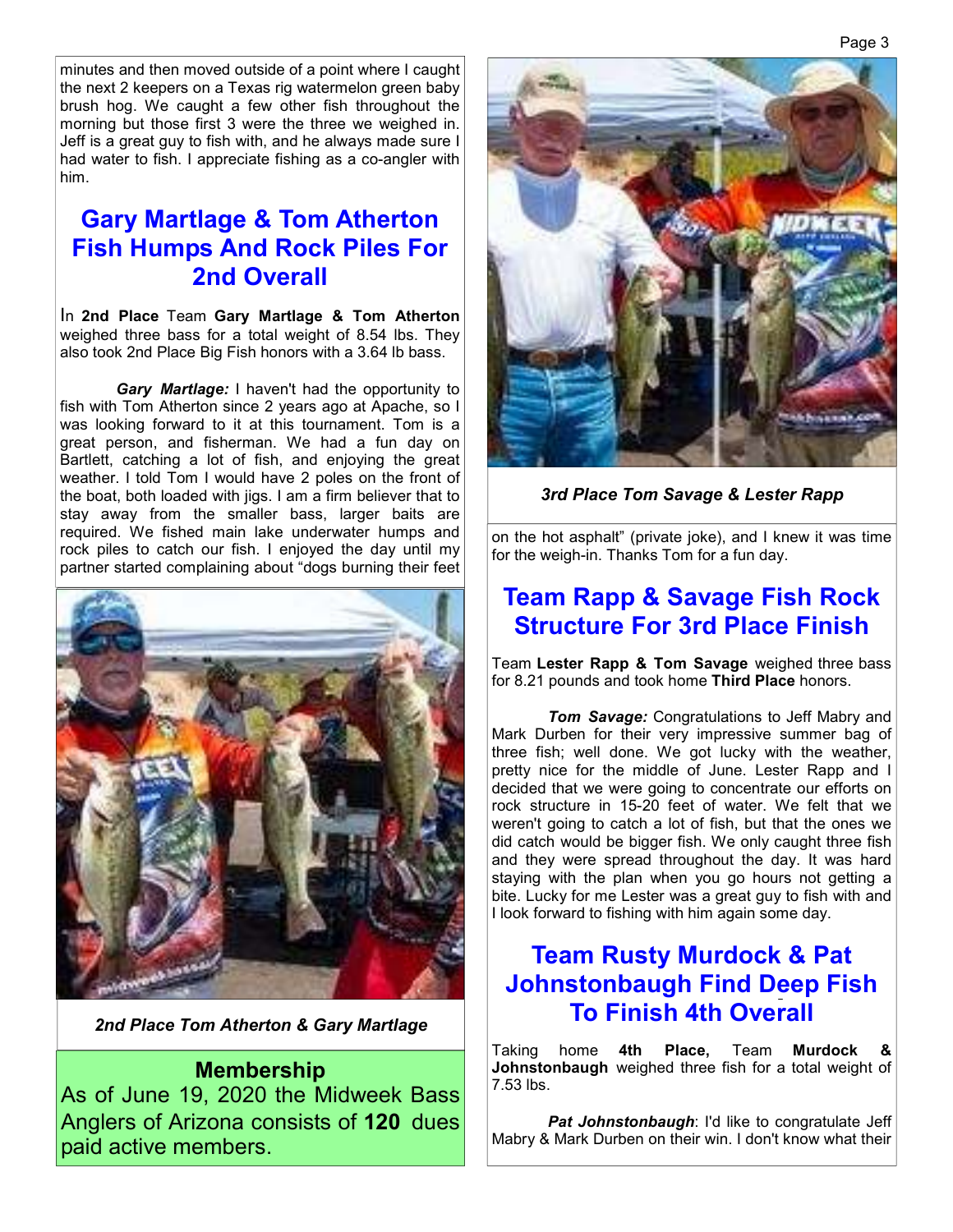exact weight was but I heard it was a lot, especially for a 3 fish limit. Great job guys.

 I had fished Bartlett the last couple of weekends and it seemed to fish the same as tournament day smaller fish near shore and bigger fish required going deeper. Rusty Murdock and I decided that our strategy would be to fish mid lake reefs and rocky points. We started in the morning throwing Texas rigged craws and worms and brought in fish fairly quickly, though nothing big. I tried a spinner bait and a shad swimbait, both with no luck. I brought a crankbait but I wasn't confident that the reaction bite was happening. We were getting bit in the 10 – 15 feet range using green and green/orange craws. I caught one of our keepers on a Zman stick bait green pumpkin upper and orange sparkle on bottom. The majority of my fish came from green chigger craws - Texas and Shakey rigged, dragged on rocky bottoms. I had practiced on the previous Sunday and caught a small spinner bait fish, no buzzbait or frog fish and a few fish on a Rico popper. I had luck with a green Senko (red and green flake) wacky style which I threw on tourney day as well; which produced a lot of fish; just not on game day. I could catch fish on the shady side of submerged trees, but it was typically shallow and usually had smaller fish.



*4th Place Pat Johnstonbaugh & Rusty Murdock* 

#### **Tournament Statistics**

Sixty-three contestants fished 6 hours each, bringing 90 bass to the scales for a total weight of 169.19 pounds with a 2.69 pound average total catch per fisherman. The average weight of each fish was 1.88 lbs. All fish but two were released back into the lake after weigh-in to fight again another day.

 Rusty and I clicked well together as a team, confirmed by the fact that we only tangled our lines together 2 or 3 times! Our bigger fish came later in the day in 15 to 25 feet of water as we were able to regularly cull our fish every hour. All together I had a great time fishing a tournament with shorter hours on a hot day and enjoyed fishing with a great partner. To all the staff that help out with set up, weigh in, etc. your time and efforts are greatly appreciated. Thank you for conducting another successful outing!

### **Gary Grimes & Dennis Thiel Use Jigs And C-Rigs To Finish 5th**

A three fish bag weighing 7.51 lbs was enough to earn Team **Grimes & Thiel** the **5th Place** money.

*Gary Grimes:* Congratulations to Jeff Mabry and Mark Durben on a great win. This is the second month we have fished Bartlett this summer and I am certainly impressed with the better quality fish being caught by our group. I was paired with long time member Dennis Thiel, who I rarely get to fish with. Dennis is a super fun guy and very easy to fish with, and also a great co-angler. We had about 4 key spots we hoped to be able to fish, but we were not able to fish any of them due to another boat being there first. Fortunately, I had several other spots that I had scouted that we were able to fish. We avoided the shallow shoreline, and keyed primarily on water 15-20 feet deep. All of our fish came off the bottom, using either jigs or C-rigs. The three fish we presented were caught in three different locations, so movement was the key for us. Our bite was slow and soft, meaning you had to be very focused on your rod and line in order to detect a fish. Fun day and the weather was great for June.



*5th Place Gary Grimes & Dennis Thiel*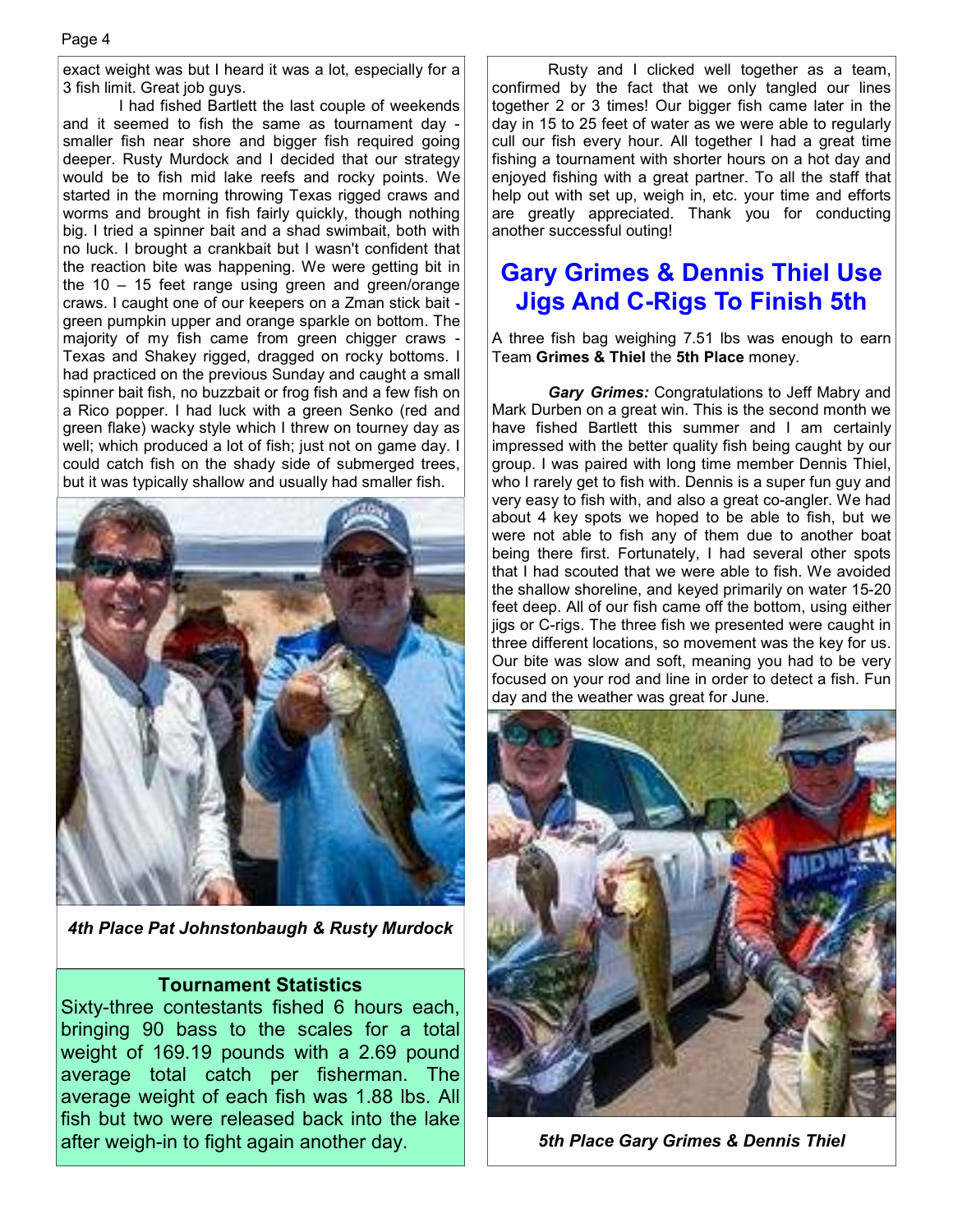**Dennis Thiel:** I was fortunate enough to draw our esteemed president Mr. Gary Grimes as my boater for this event. What a nice guy and a great time on the water we had!

 We were not able to prefish together but we did prefish individually before the tournament. He had caught a couple of nice fish in practice and I had as well. We talked Monday before the tournament and devised a game plan. I had been throwing top water early in the morning but after talking it through with Gary I agreed they had all been small fish. So I did not even take my top water rod along. We were going to fish deep rocks with jigs right from the start.

 Wednesday morning came and we were boat number 15 and had to see other boats pull into the first couple of spot choices of Gary's. So we ended up pulling onto a rock pile just past Yellow Cliffs and I hooked up on a bass with my third cast and into the livewell it went. I was using a Tokyo rig with a green pumpkin chigger craw. Well I thought here we go this will be a nice day on the water for us; which it was "for us" but not as much for me as I struggled most of the rest of the day. I did however have multiple opportunities to improve my netting skills over the course of the morning as Gary put some nice fish in the boat on a jig and a Carolina rig. Never found any big schools of fish but catching one here and two there was good enough for 5th place.

 Thanks again to Gary and all of Midweek Bass for putting on another great tournament.

### **Jeff Mason Fishing Solo Finishes In 6th Place**

Team **Jeff Mason** weighed three bass for 7.48 pounds



and took home **6th Place** honors.

 *Jeff Mason:* Congrats to Jeff and Mark on their win and a great 3 fish limit for Bartlett. I fished Bass Junkzy on May 30th at Bartlett with team partner Lyle Dalby and finished 3rd with 13.27 lbs. Lyle and I caught our first 3 fish on an Evergreen topwater walking bait up towards the mouth of the river.

 This sounded like a good plan so on our club tournament day I went first thing to the same area and caught the 3 fish that I ended up weighing in by 5:45 AM. One of the fish was a 2 pounder that I was hoping to cull but was unable to do so by the end of the day. Last Friday I had pre-fished and had done really well way up the river catching fish on frogs and flipping so I decided to run back up there, but was unable to increase my weight. It was a fun day overall.

### **Team Amos Davis & Gary Asmus Finish 7th Overall**

In **7th Place** Team **of Davis & Asmus** weighed three bass for a total weight of 7.16 lbs.

 *Amos Davis:* Congratulations to Jeff and Mark. Gary Asmus and I had a pretty slow day. We did get to reminisce about past clubs and people we knew. Our fish came on jigs on main lake points. They were all typical Bartlett fish really shallow and then deep 25 feet. I guess other club members got there before we did. Our Catfish goon fish was caught on a jig in 25 feet of water in the main lake. I enjoyed fishing with Gary, he is an outstanding angler.

*Gary Asmus*: It was a pretty good day on the



*6th Place Jeff Mason 7th Place Gary Asmus & Amos Davis*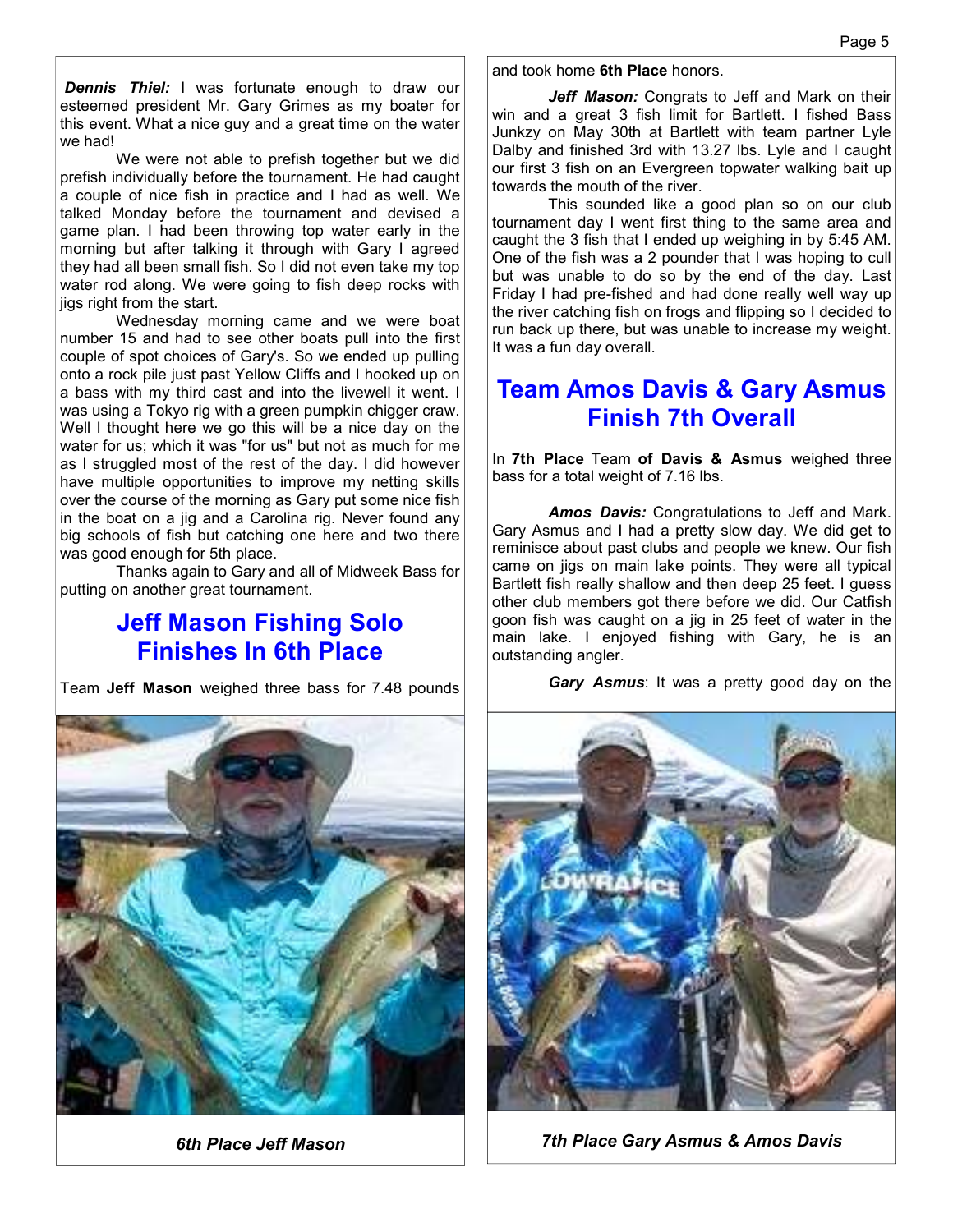

*8th Place Donny Stevens & Vern Ridgway*

water. All of our fish came on a jig in shallow water. It was fun fishing with Amos Davis and we had a great time, although he's a bit squeamish when handling a cat fish.

### **Team Vern Ridgway & Donny StevensTake 8th Place**

Team **Ridgway & Stevens** weighed three bass for 7.04 pounds and took home **8th Place** honors.

*Vern Ridgway:* I had the pleasure of drawing the talented Donny Stevens for my co-angler this month. Monday was practice day with some fish found here and there, but quality fish were few. We decided to run the bank with reaction baits during the tournament to fill out our first limit; we then proceeded to go deeper with plastic in order to cull up. We fished mostly main lake points, and the tourney went fast.

### **The Rules**  *By Gary Grimes*

#### **Pre-tournament Meeting Attendance:**

Attendance at the tournament's pre-start meeting is mandatory. Yet month after month we still have members who fail to attend. All I can say is irritating!! The meeting lasts less than 10 minutes, and allows us to communicate valuable information, including lake limit, cost sharing, health reminders, reminders on release of fish and dead fish, side pot, as well as letting us know you are here. In addition, with the absence of our regular monthly meetings due to the present health pandemic, we use this time to communicate information face to face that you otherwise would not hear. Please help us in this regard and thank you to the majority who are always in attendance.



### **Weighing-In**  *By Gary Martlage*  **Tournament Director**

Another one for the books. This tournament was different, as only 3 fish were brought to the scales, since our modified rules went into effect. There were a few bets in the parking lot that some team would bring in a 5 fish limit, but everyone seemed to listen at the morning meeting, and it was all good. Since we have our general meetings on "hold", it is very important for all to read the Tournament Fact Sheet, and ATTEND the pre-tournament meeting. There are always a few things for discussion, and it also helps the co-anglers to pair with their boaters, so we can run a smooth tournament. I know it's early, especially in the summer, but please try to be on time. One last point to cover. Guys, PLEASE release your fish from the **end of the dock and not from the shore.** The fish will have a better chance of survival if you release them over **deeper** water. We will be putting in place an additional step for survival of the fish. Jeff Mabry has volunteered to help with "floaters" that you release. He will be there to capture the fish should they float from the dock. He will work with the fish for release, or harvest the ones that will not submerge. We **DO NOT** want to leave a lake with any fish floating at the ramp!

Kudos to the start boat, as the tournament started without any problems. Also, THANK YOU teams for reporting to the Weigh Master that they were in, and not weighing fish. We want to make sure everyone gets off the lake, and no one is left stranded. Thanks again for cooperating with the social distancing use of the weigh-in line cones. Nobody wants to get this terrible virus, but one will really feel bad if they give it to a fellow fisherman.

Lake Pleasant will be our next stop, due to the limited lake choices we have to fish. I hope everyone has a safe and healthy month, and see you all in July.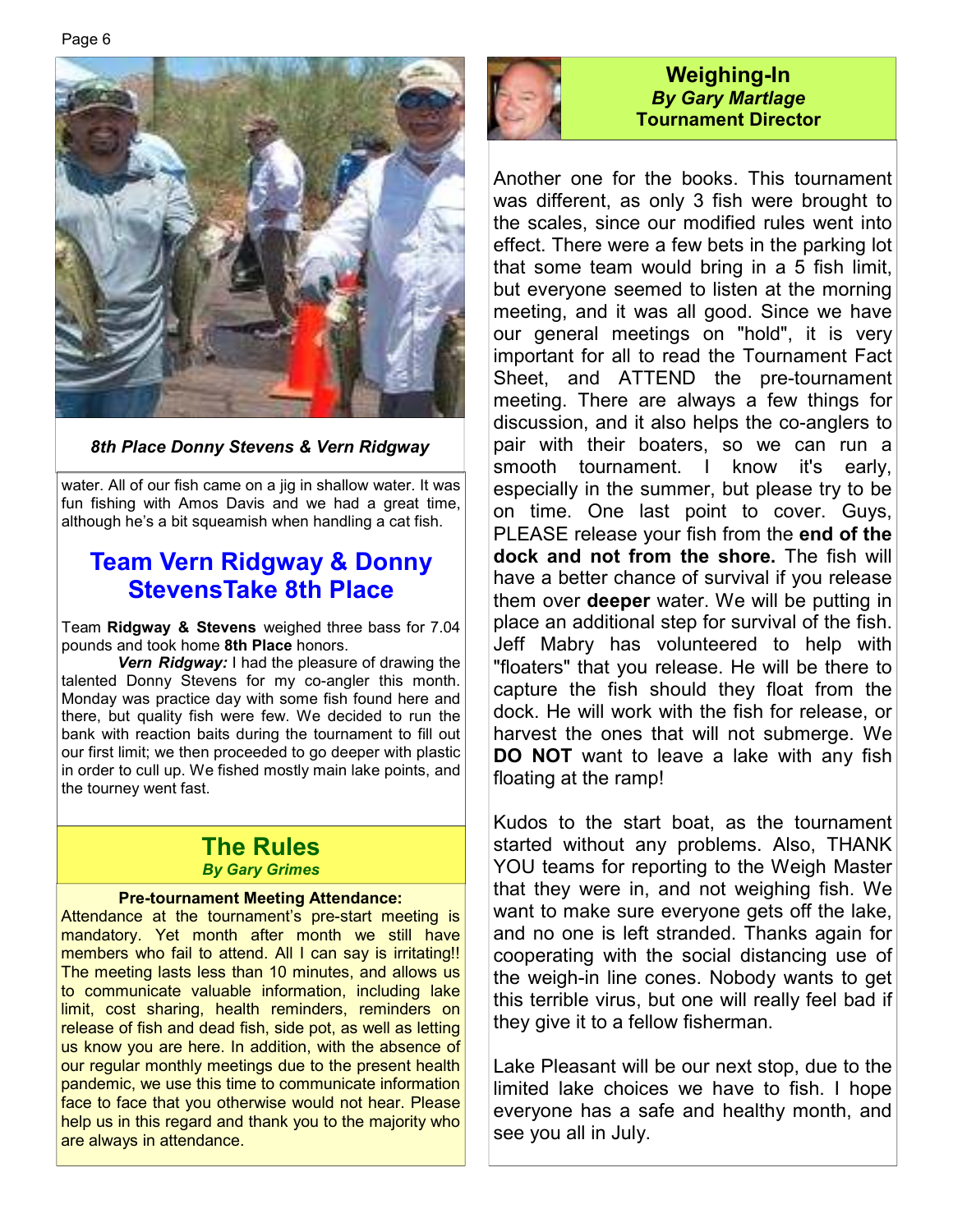#### Page 7

#### **A Few Reminders**  *By Gary Grimes*

#### **Recommended Boat Services.**

I want to recommend a couple of shops that you might consider for your boat service.

 The first is Wickenburg Marine. The owner, Ace, has been working on boats since the 70's. It is a small shop catering to bass fishermen. They service the Wild West Bass Trail, and several other tournament circuits. Ace understands how important it is to keep our boats on the water, so he gives bass fishermen priority. He will be servicing my new Suzuki 250SS. He is capable of servicing the newest motors and boats and is an authorized Minn Kota service center. He is knowledgeable, fast and reasonable. Wickenburg Marine phone number is 1-928-684- 3111.

 The second is Cherokee Trailer. There is absolutely nothing worse for a tournament angler than trailer problems. With many boats, uneven tire wear is caused by bent spindles, and the only remedy is to replace the axles. Regardless of the issue, Mike at Cherokee Trailers has 40 years experience in all types of trailers. I recently had him replace and upgrade the axles on my new Phoenix. Mention that you are a member of Midweek Bass to both these guys if you use them. Cherokee Trailers 480-970- 1332.



#### **Money Matters**  *By Vern Ridgway*  **Treasurer**

Tournament entry forms are best sent in early for processing. I'm new to the job and require more time to process them. John Reichard was the master of the game, and he leaves big shoes for me to fill. Please help me to better serve you by sending them in early.



#### **Remember these?**

For those who never saw the Burma Shave signs, here is a quick lesson in our history of the 1930s and '40s. Before the Interstates, when everyone drove the old two lane roads, *Burma Shave* signs would be posted all over the countryside in farmer's fields. They were small red signs with white letters. Five signs, about 100 feet apart, each containing 1 line of a 4 line couplet and the obligatory 5th sign advertising Burma Shave, a popular shaving cream. Here are some of the actual signs - read from the bottom up:



### **Sound Off**

Let us hear from you. The newsletter is your vehicle for communicating and sharing with other club members.

Many of you have things to say, opinions to share.

Contact the Editor who would be delighted to hear from you.